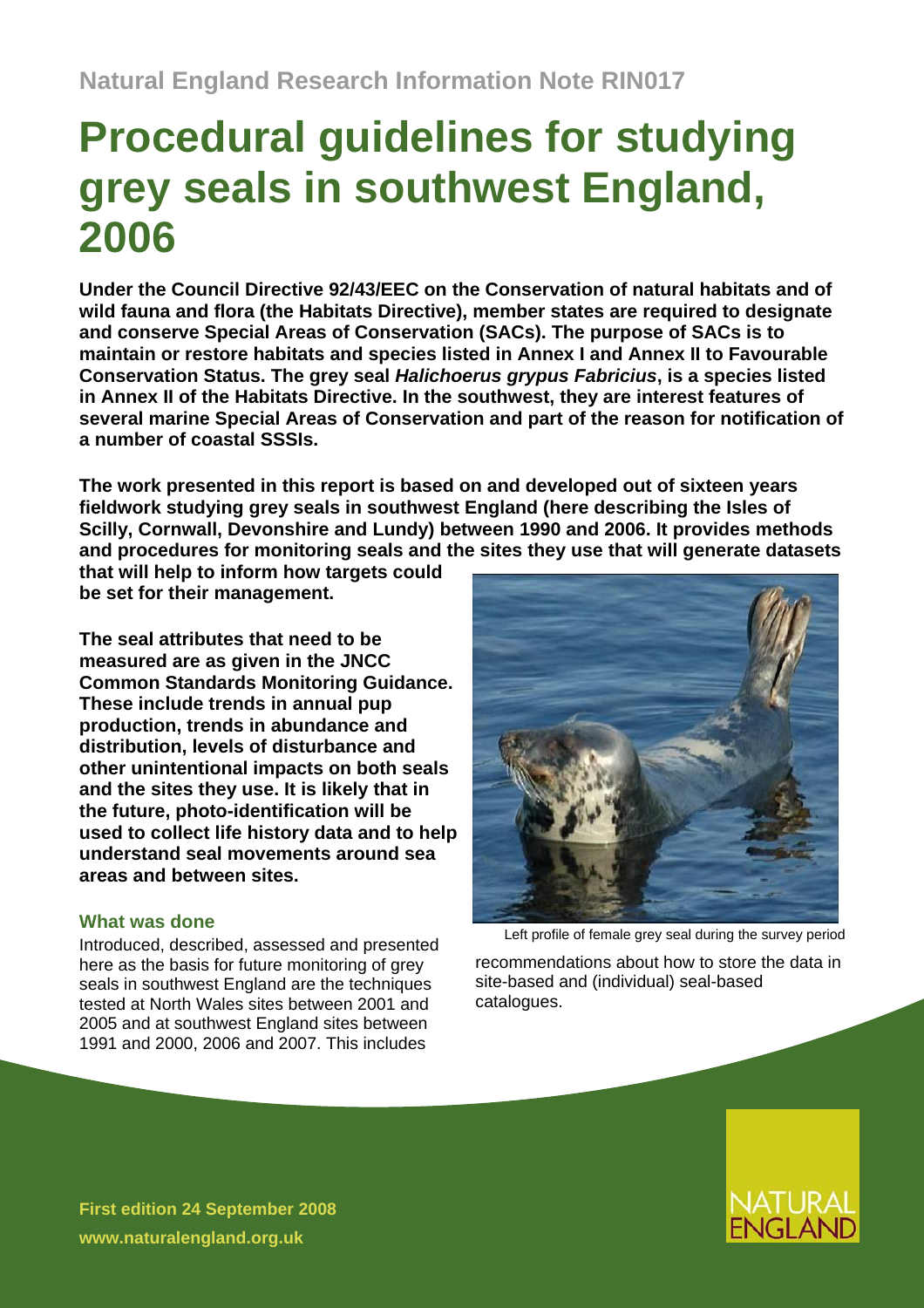**Natural England Research Information Note RIN017 Procedural guidelines for studying grey seals in southwest England, 2006** 

The guidelines describe how to collect the several types of seal and seal site data that will be required to inform discussions and decisionmaking by coastal managers in ways that are repeatable and comparable between sites and over long periods of time.

Sections of the guidelines covered include:

- Guidelines for all Fieldwork
- Pup Production
- Distribution & Abundance
- Disturbance
- Tracking by Photo-ID
- Seal-Fisheries Interactions
- Databases

## **Results and conclusions**

These Procedural Guidelines are effective in enabling the deployment of methods to ensure the capture of data that is both repeatable, comparable and therefore of best use to coastal managers. The Guidelines provide methods and procedures for monitoring seals and the sites they use that will generate datasets that will help to inform how targets could be set for their management.

#### **Natural England's viewpoint**

Natural England welcomes these Procedural Guidelines as a major step towards providing a tool to assist with the standardisation for monitoring of grey seals throughout the Southwest. This study will help to ensure that the information and data collected is comparable and repeatable, thus generating reliable and accurate long term data sets which will enable informed discussions and decisions to be made about grey seals and thus provide more effective management of the sites they use.

#### **Selected references**

DAVIES, J., BAXTER, J. BRADLEY, M., CONNOR, D., KHAN, J., MURRAY, E., SANDERSON, W.G., TURNBULL, C. & VINCENT, M. (Eds.). 2001. Marine Monitoring Handbook March 2001. Peterborough, Joint Nature Conservation Committee 405pp.

DUCK, C. 1995a. Seals p.120, in: Coasts and Seas of the United Kingdom (Coastal Directory Series). Region 10 South-west England: Seaton to Roseland Peninsular. Eds. Barne et al., Joint Nature Conservation Committee, Peterborough.

DUCK, C. 1995b. Seals pp.146-148, in: *Coasts and Seas of the United Kingdom (Coastal Directory Series). Region 11 The Western Approaches: Falmouth Bay to Kenfig*. Eds. Barne et al., Joint Nature Conservation Committee, Peterborough.

PRIME, J.H. 1985. The Current Status of the Grey Seal *Halichoerus grypus* in Cornwall, England. *Biol. Conserv*. 33: 81-87.

SCOS. (2003). Scientific advice on matters related to the management of seal populations: 2003. 58pp. URL: **[http://smub.st](http://smub.st-and.ac.uk/CurrentResearch.htm/SCOS2003/SCOS%2003_v7.pdf)[and.ac.uk/CurrentResearch.htm/SCOS2003/S](http://smub.st-and.ac.uk/CurrentResearch.htm/SCOS2003/SCOS%2003_v7.pdf) [COS%2003\\_v7.pdf](http://smub.st-and.ac.uk/CurrentResearch.htm/SCOS2003/SCOS%2003_v7.pdf)** [Accessed September 2008].

WESTCOTT, S.M. & STRINGELL, T.B. (2005). Field observations on the disturbance of grey seals in North Wales, 2003. CCW Marine Monitoring Report No.15: 53pp.

WESTCOTT, S.M. & STRINGELL, T.B. (2004). Grey seal distribution and abundance in North Wales, 2002-2003. Bangor CCW Marine Monitoring Report No.13. 163pp.

WESTCOTT, S.M. & STRINGELL, T.B. (2003). Grey seal pup production for North Wales, 2002. Bangor, CCW Marine Monitoring Report No:5. 55pp.

WESTCOTT, S.M. (2002). The distribution of Grey Seals (*Halichoerus grypus*) and census of pup production in North Wales, 2001. CCW Contract Science Report 499. 163pp.

WESTCOTT, S.M. 1997. The Grey Seals of the West Country and their Neighbours. Stephen Westcott/Cornwall Wildlife Trust. 91pp.